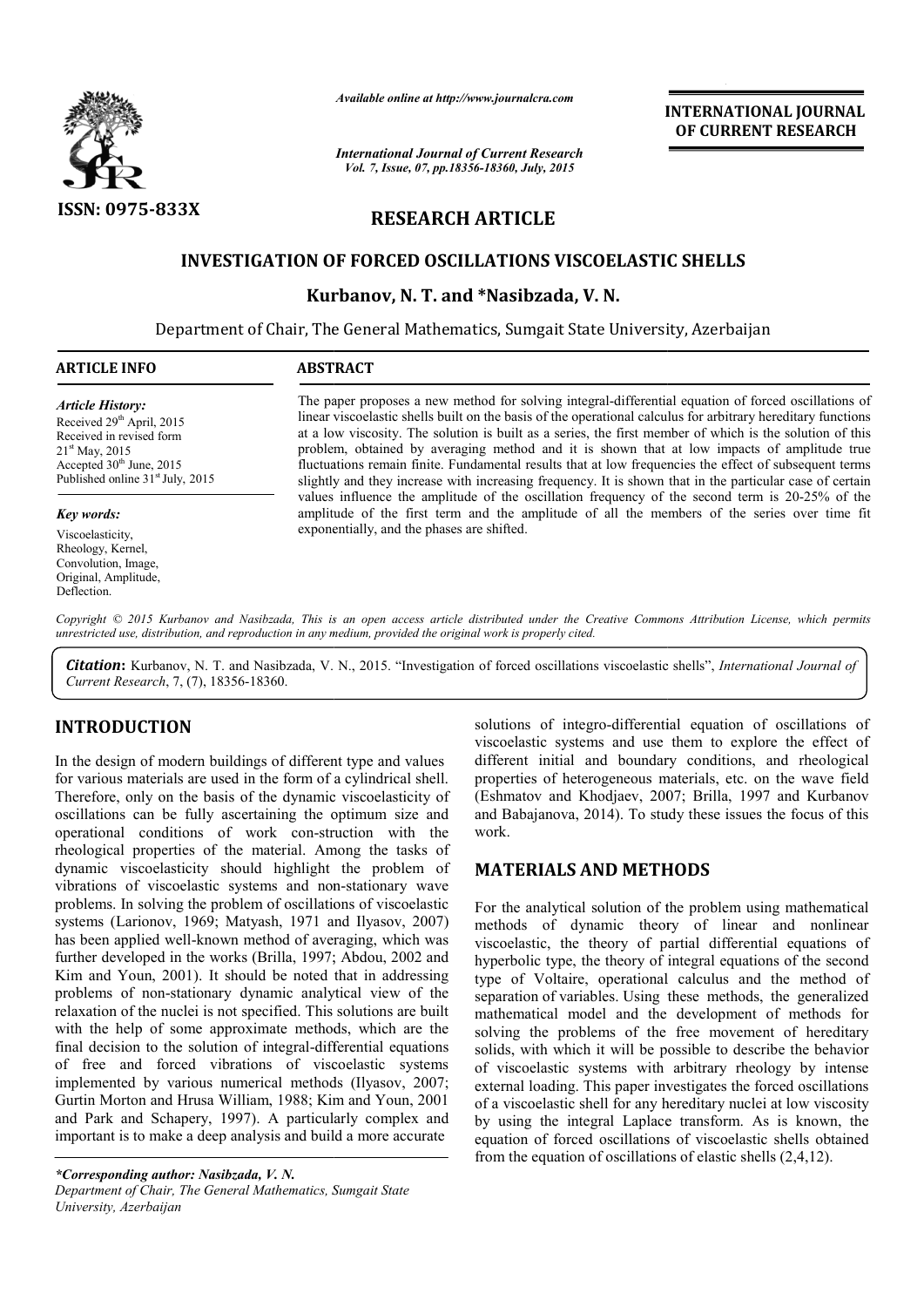$$
L_k[u_1, u_2, u_3] + \rho h F_k(\alpha_1, \alpha_2, t) = \rho h \frac{\partial^2 u_k}{\partial t^2}
$$

replacement  $u_1, u_2$  and  $u_3$  by  $\{J(u_1), J(u_2), J(u_3)\}$ . Thus the equation of forced oscillations of viscoelastic shells will be in the form:

$$
L_k[J(u_1), J(u_2), J(u_3)] + \rho h F_k(\alpha_1, \alpha_2, t) = \rho h \frac{\partial^2 u_k}{\partial t^2} \quad (k = 1, 2, 3) \tag{1}
$$

where the operator  $J(z)$  is given by equation

$$
J(z) = z - \int_{0}^{t} \Gamma(t - \tau) z(\tau) d\tau
$$
 (2)

 $F(\alpha_1, \alpha_2, t)$  – the external force,  $\rho$  – the material density,  $h$  – the shell thickness,

 $u_k$  -transformation.

Note that the equation (1) describing the oscillations of a viscoelastic shell should be connected the initial and boundary conditions.

The boundary conditions can be defined in different ways and are used to determine the eigenvalues and eigenfunctions, which is not difficult, and the initial conditions take the form:

$$
u_k(\alpha_1, \alpha_2, t) = T_0 \qquad at \quad t = 0
$$
  

$$
\frac{\partial u_k(\alpha_1, \alpha_2, t)}{\partial t} = T_0' \qquad at \quad t = 0
$$
 (3)

In many practical problems investigation of oscillations of viscoelastic systems reduces to the solution of integraldifferential equations depending only on time, which are obtained from the equations (1) or by separation of variables or Bubnov-Galerkin method.

Therefore, introducing the solution of equation (1) in the form of a series

$$
u_k(\alpha_1,\alpha_2,t)=\sum_{m=1}^{\infty}u_k^{(m)}(\alpha_1,\alpha_1)T_m(t)
$$

from this equation for determining the  $T_m(t)$  we obtain:

$$
\frac{d^2T_m}{dt^2} = -P_m^2T_m(t) + \varepsilon P_m^2T_m(t)\int_0^t \omega(t-\tau)T_m(\tau) d\tau + F_m(t) \tag{4}
$$

Therefore that solution of the problem is mathematically reduced to solving integral-differential equation (4) with the following initial conditions:

$$
T(t) = T_0 \qquad \text{at} \quad t = 0
$$

$$
T'(t) = T'_0 \qquad \text{at} \quad t = 0 \tag{5}
$$

Using the integral Laplace transform in time *t* to the equation (4) with regard to the conditions (5) and dropping indexes for simply of record we obtain  $(6,7,12)$ .

$$
\overline{T}(s) = \frac{sT_0 + T_0'}{s^2 + p^2 - \epsilon p^2 \overline{\omega}(s)} + \frac{\overline{F}(s)}{s^2 + p^2 - \epsilon^2 \overline{\omega}(p)}\tag{6}
$$

where  $S$  the parameter of the Laplace transform. The over bar denotes the Laplace transform of similar functions.

Let's introduce the following notation:

$$
\overline{\psi}(s) = \frac{sT_0 + T_0'}{s^2 + p^2 - sp^2 \overline{\omega}(s)}
$$

$$
\overline{\varphi}(s) = \frac{\overline{F}(s)}{s^2 + p^2 - sp^2 \overline{\omega}(s)}
$$

Let us find the originals of these functions.

It is known that (4,8,10) at small values of the time parameter *s* is large enough, because the materials in question with instant elasticity image of relaxation kernel  $\overline{\omega}(s)$  with increasing *s* approaches to zero. At other times we use the inequality

$$
0 \leq \varepsilon \int_{0}^{t} \omega(\tau) d\tau << 1; \qquad \varepsilon \Gamma(t) \geq 0
$$

established by A.A. Ilyuschin (2,6) and is valid for all values of time *t*.

The validity of this inequality is obtained from the physical and mechanical nature of medium *y* hard composites materials viscous resistance are small compared with the main elastic. Then the value  $\left| \mathcal{E}\overline{\omega}(s) \right|$  in the specified intervals will be small. This shows that inequality

$$
\left|\frac{\varepsilon p^2 \,\overline{\omega}(s)}{s^2+p^2}\right|<1
$$

will be true for any time *t* (Abdou, 2002 and Park and Schapery, 1997).

With these assumptions the first term on the right-hand side of equation (6) can be expanded in a series:

$$
\overline{\psi}_k^{(s)} = \frac{s T_0 + T'_0}{s^2 + p^2} \sum_{k=0}^{\infty} \left( \frac{\varepsilon \ p^2 \ \overline{\omega} \left( s \right)}{s^2 + p^2} \right)^k \tag{7}
$$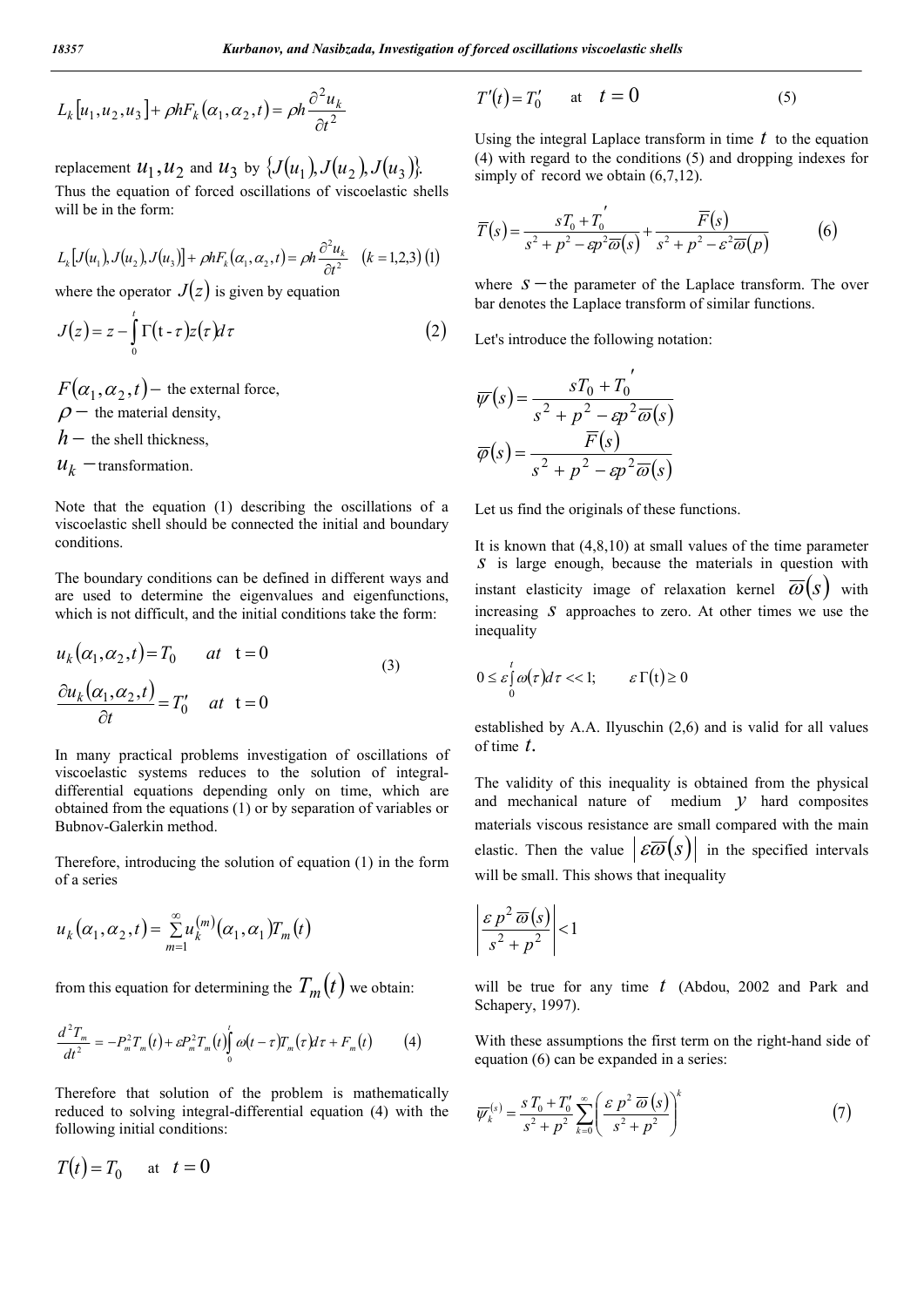For calculate the number of the original present in the form (10,14):

$$
\overline{\psi}_k^{(s)} = \frac{sT_0 + T'_0}{\overline{A}(s) - \varepsilon \, p^2 \overline{B}(s)}\tag{8}
$$

where

$$
\overline{A}(s) = \left(s + \frac{1}{2}\varepsilon\omega_s p\right)^2 + p^2 \left(1 - \frac{1}{2}\varepsilon\omega_c\right)^2
$$
  

$$
\overline{B}(s) = \overline{\omega}(s) + \omega_s \frac{s}{p} + \omega_c + \frac{\varepsilon}{4}\left(\omega_s^2 + \omega_c^2\right)
$$
  

$$
\omega_s = \int_0^\infty \omega(\tau) \sin p \tau \, d\tau; \quad \omega_c = \int_0^\infty \omega(\tau) \cos p \tau \, d\tau
$$

Note that if the denominator of the equation (8) neglect the term  $\mathcal{E}$   $p^2$   $\overline{B}$  (s), we obtain the solution of this problem the image obtained by the averaging method (Larionov, 1969; Matyash, 1971 and Badalov *et al*., 1987).

If the variable *t* is large enough then the value  $\left| \varepsilon p^2 \overline{B}(s) \right|$  is small

Therefore, for all values of parameter *s* and consequently time  $t$  can be shown validity of the inequality

$$
\left|\frac{\varepsilon p^2 \overline{B}(s)}{\overline{A}(s)}\right| < 1
$$

Then the function  $\overline{\psi}(s)$  we can represented as:

$$
\overline{\psi}_k(s) = \frac{s T_0 + T_0'}{\overline{A}(s)} \left[ 1 + \varepsilon p^2 \frac{\overline{B}(s)}{\overline{A}(s)} + \varepsilon^2 p^4 \frac{\overline{B}^2(s)}{\overline{A}^2(s)} + \dots \right]
$$
(9)

Original first term of this series is defined as

$$
\psi_1(t) = e^{\exp\left(-\frac{1}{2}\varepsilon\omega_s\mu t\right)} \left[ T_0 \cos\left(p\left(1-\frac{1}{2}\varepsilon\omega_c\right)t + \frac{T_0^{\prime} - \frac{1}{2}\varepsilon\omega_s p}{p\left(1-\frac{1}{2}\varepsilon\omega_c\right)} \sin\left(p\left(1-\frac{1}{2}\varepsilon\omega_c\right)t\right) \right] (10)
$$

This formula is the solution, the first obtained by the averaging method for integro-differential equation of free oscillations of viscoelastic systems in (Matyash, 1971; Abdou and Salama, 2004 and Kurbanov and Babajanova, 2014).

Following the approach of the series (9) is determined by the convolution of functions (Govindjee and Reese, 1997 and Kurbanov and Babajanova, 2014).

$$
\psi_2(t) = \varepsilon p^2 \int_0^t g(t-\tau) \psi_1(\tau) d\tau
$$

where

$$
g(t) = \omega(t) * e^{\exp(-\frac{1}{2}\varepsilon \omega_s p t)} \frac{\sin p \left(1 - \frac{1}{2}\varepsilon \omega_c\right)}{p \left(1 - \frac{1}{2}\varepsilon \omega_c\right)} + \frac{\omega_s}{p} e^{\exp(-\frac{1}{2}\varepsilon p \omega_s t)} \left[\cos p \left(1 - \frac{1}{2}\varepsilon \omega_c\right) t + \frac{d - \frac{\varepsilon}{2}\omega_s p}{p \left(1 - \frac{1}{2}\varepsilon \omega_c\right)} \sin p \left(1 - \frac{1}{2}\varepsilon \omega_c\right) t\right]
$$
  

$$
d = \frac{\omega_c}{\omega_s} p + \frac{\varepsilon p}{4\omega_s} \left(\omega_s^2 + \omega_c^2\right)
$$

Analogously we can find the next approximation of a function  $\psi_k(t)$ .

Now consider the function

$$
\overline{\varphi}(s) = \frac{\overline{F}(s)}{s^2 + p^2 - \varepsilon p^2 \overline{\omega}(p)}
$$

Let's expand the denominator in the following order:

$$
\frac{1}{s^2 + p^2 - \varepsilon p^2 \overline{\omega}(p)} = \frac{1}{s^2 + p^2} + \frac{\varepsilon p^2 \overline{\omega}(s)}{(s^2 + p^2)^2} + \dots + \frac{\varepsilon^m p^{2m} \overline{\omega}^m(s)}{(s^2 + p^2)^{m+1}} + \frac{\varepsilon^{m+1} p^{2(m+1)} \overline{\omega}^{m+1}(s)}{(s^2 + p^2)^{m+1}} \frac{1}{\left(s + \frac{1}{2} \varepsilon \omega_s p\right)^2 + p^2 \left(1 - \frac{1}{2} \varepsilon \omega_c\right)^2}
$$

Hence, we find:

$$
\frac{1}{s^2 + p^2} = \frac{1}{p} \sin pt
$$
\n
$$
\frac{\overline{\omega}(s)}{s^2 + p^2} = \frac{1}{p} \sin p(t - \tau) \omega(\tau) d\tau = g_0(t)
$$
\n
$$
\frac{p^2 \overline{\omega}(s)}{s^2 + p^2} = p \sin p(t - \tau) g_0(\tau) d\tau = g_1(t) \omega
$$
\n
$$
\frac{p^{2m} \overline{\omega}^{m}(s)}{s^2 + p^2} = \lambda_1^t g_0(t - \tau) g_{m-1}(\tau) d\tau = g_m(t)
$$
\n
$$
\frac{p^{2m} \overline{\omega}^{m}(s)}{s^2 + p^2} = \lambda_1^t g_0(t - \tau) g_{m-1}(\tau) d\tau = g_m(t)
$$
\n
$$
\frac{p^{2m} \overline{\omega}^{m}(s)}{s^2 + p^2} \cdot \frac{1}{(s^2 + \frac{1}{2} \varepsilon \omega_s p)^2 + p^2 (1 - \frac{1}{2} \varepsilon \omega_c)^2} = \frac{1}{1 - \frac{1}{2} \varepsilon \omega_c} \int_0^t g_m(t - \tau) \Omega(\tau) d\tau
$$

where

$$
\Omega(t) = \int_{0}^{t} \omega(t-\tau)e^{\exp(-\frac{1}{2}\varepsilon\omega_s pt)}\sin\left(1-\frac{1}{2}\varepsilon\omega_c\right)p\,\tau\,d\tau
$$

Then for  $\overline{\varphi}(s)$  given:

$$
\varphi_k(t) = \frac{1}{p} \int_0^t \sin p(t-\tau) F(\tau) d\tau + \varepsilon \int_0^t g_1(t-\tau) F(\tau) d\tau +
$$
  
+ ... +  $\varepsilon^m \int_0^t g_m(t-\tau) F(\tau) d\tau + \frac{\varepsilon^{m+1} p}{1 - \frac{1}{2} \varepsilon \omega_c} \int_0^t F(t-\tau) \int_0^t g_m(\tau-t) \Omega(z) d\tau d\tau$ 

Therefore, to a first approximation solutions assigned the problem we obtain: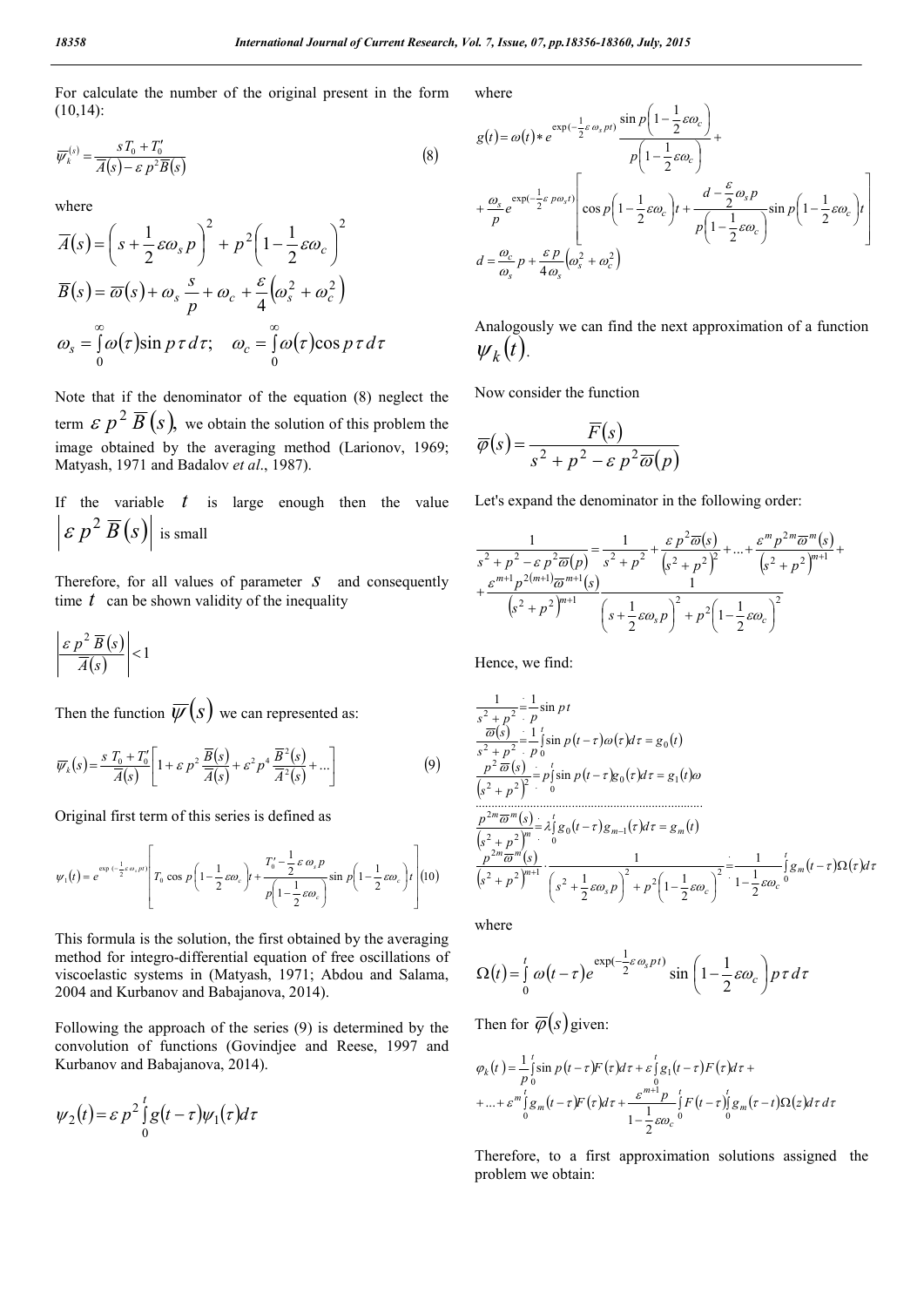$$
T_1(t) = \psi_1(t) + \varphi_1(t) = e^{\exp(-\frac{1}{2}\varepsilon\omega_s \cdot p t)} \times
$$
  
\n
$$
\times \left[ T_0 \cos p \left( 1 - \frac{1}{2}\varepsilon\omega_c \right) t + \frac{T_0' - \frac{1}{2}\varepsilon\omega_c T_0 p}{p \left( 1 - \frac{1}{2}\varepsilon\omega_c \right)} \times \sin p \left( 1 - \frac{1}{2}\varepsilon\omega_c \right) t \right] +
$$
  
\n
$$
+ \frac{1}{p \left( 1 - \frac{1}{2}\varepsilon\omega_c \right)} \int_0^t F(\tau) e^{\exp(-\frac{1}{2}\varepsilon\omega_s \cdot p t)} \sin p \left( 1 - \frac{1}{2}\varepsilon\omega_c \right) (t - \tau) d\tau
$$
(11)

To investigate the obtained solutions assume that  $F(t) = a \sin \alpha t$  then for  $T_1(t)$  we obtain:

$$
T_1(t) = e^{\exp(-\frac{1}{2}\varepsilon\omega_s p t)} M \sin\left[\lambda \left(1 - \frac{1}{2}\varepsilon\omega_c\right) t - \beta\right] + \frac{a\sqrt{d_1^2 + d_2^2}}{\lambda \left(1 - \frac{1}{2}\varepsilon\omega_c\right)} \sin\left(\alpha t - \theta\right)
$$
 (12)

Where

$$
\mu = \sqrt{T_0^2 + \left[\frac{T_0' - \frac{1}{2}\varepsilon\omega_c T_0 p}{\lambda \left(1 - \frac{1}{2}\varepsilon\omega_c\right)}\right]^2}
$$

$$
\beta = \arcsin \frac{T_0}{\mu}
$$
\n
$$
d_1 = \frac{(\alpha + m)^2 - (\frac{1}{2}\varepsilon\omega_s p)^2}{(\alpha + m)^2 - (\frac{1}{2}\varepsilon\omega_s p)^2} \cdot \frac{(\alpha_1 + \alpha_2)}{(\alpha - m)^2 - (\frac{1}{2}\varepsilon\omega_s pt)^2}
$$
\n
$$
d_2 = \frac{(\alpha_1 + \alpha_2)}{(\alpha - m)^2 - (\frac{1}{2}\varepsilon\omega_s p)^2} \cdot \frac{(\alpha_1 + \alpha_2)}{(\alpha + m)^2 + (\frac{1}{2}\varepsilon\omega_s pt)^2}
$$

$$
\alpha_1 = \frac{1}{2} \varepsilon \omega_s p e^{-\frac{1}{2} \varepsilon \omega_s p t} \sin(\alpha + m),
$$
  
\n
$$
\alpha_2 = (\alpha + m) \left[ 1 - e^{-\frac{1}{2} \varepsilon \omega_s p t} \cos(\alpha + m) t \right]
$$
  
\n
$$
\alpha_3 = \frac{1}{2} \varepsilon \omega_s p e^{-\frac{1}{2} \varepsilon \omega_s p t} \sin(\alpha - m) t;
$$
  
\n
$$
\alpha_4 = (\alpha - m) \left[ 1 - e^{-\frac{1}{2} \varepsilon \omega_s p t} \cos(\alpha - m) t \right];
$$
  
\n
$$
\alpha_5 = (\alpha + m) e^{-\frac{1}{2} \varepsilon \omega_s p t} \sin(\alpha + m) t;
$$
  
\n
$$
\alpha_6 = \frac{1}{2} \varepsilon \omega_s p \left[ 1 - e^{-\frac{1}{2} \varepsilon \omega_s p t} \cos(\alpha + m) t \right].
$$

$$
\alpha_7 = (\alpha - m)e^{-\frac{1}{2}\varepsilon \omega_s p t} \sin(\alpha - m)t; \n\alpha_8 = \frac{1}{2}\varepsilon \omega_s p \left[1 - e^{-\frac{1}{2}\varepsilon \omega_s p t} \cos(\alpha - m)t\right]; \n m = p\left(1 - \frac{1}{2}\varepsilon \omega_c\right); \n\theta = \arccos \frac{d_1}{\sqrt{d_1^2 + d_2^2}}
$$

Thus, if the external impact is small, the true amplitude oscillations remain finite and there is amplitude damping of free oscillations of by the exponential law and a frequency shift.

#### **DISCUSSION**

The purpose of work is to construct a generalized mathematical model and the development of new methods of solving integral-differential equation fluctuations viscoelastic systems with arbitrary rheology. With the help of the integral Laplace transform solved integral-differential equation of forced vibrations of linear viscoelastic systems for arbitrary kernel. The solution in the form of a series shown that at low frequencies the effect of the subsequent terms of the series to address a little with increasing frequency, they are increasing. Analysis of the decisions shows that the inclusion of the following terms of the series improves the accuracy of the solution, and the amplitudes of all members of the series over time decreases exponentially, and the phases are shifted. The results can be used directly in the solution of complex applications in engineering calculations on the strength and durability of the operational reliability of the viscoelastic elements technology.

#### **Conclusions**

Solved the problem of forced vibrations of linear viscoelastic shells for any kernel at low viscosity material. The solution is built as a series, and shows that the first term of this series is a solution to this problem, obtained by averaging, and taking into account subsequent amendments give the number of the members of these decisions. The resulting solution is investigated for specific actions and obtained that at small amplitudes of the true impacts fluctuations remain finite and there is the damping of the amplitude of free oscillations exponentially, and the phases are shifted.

#### **REFERENCES**

- Abdou, M.A. 2002. Fredholm-Volterra integralequation of the first kind and contact problem, *J.Appl. Math. Compute*. 125, pp.177-193.
- Abdou, M.A., Salama, F.A. 2004. Volterra-Fredholm integral equation of the first kind and spectral relationships. *J. Appl. Math. Compute*. 153, pp.141-153.
- Badalov, F.B., Eshmatov, Kh.N., Yusupov, M.T. 1987. Some methods of solving systems of integro - differential equations encountered in problems of viscoelasticity // PMM. vol. 5, №5. pp. 867-871.